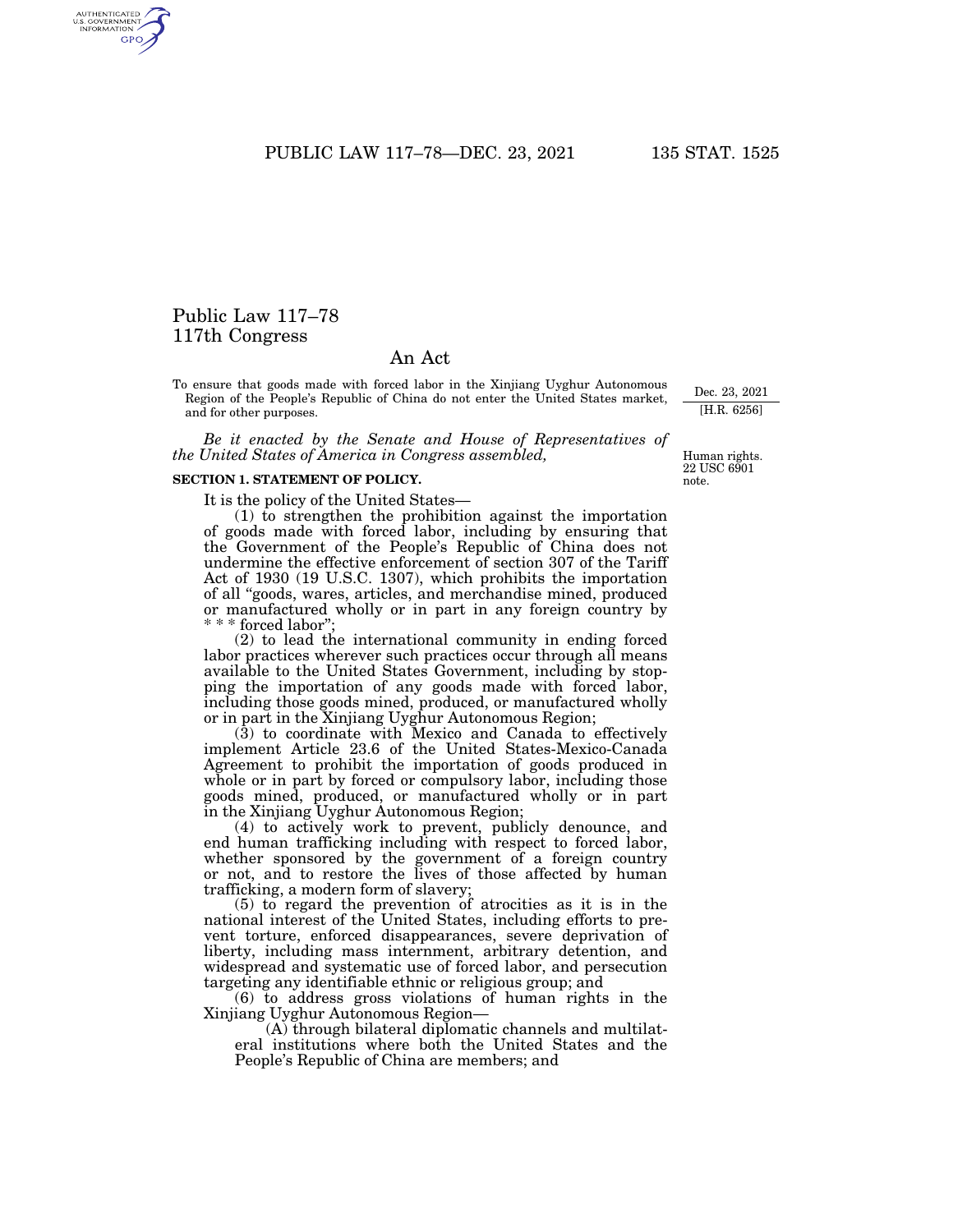(B) using all the authorities available to the United States Government, including visa and financial sanctions, export restrictions, and import controls.

#### **SEC. 2. STRATEGY TO ENFORCE PROHIBITION ON IMPORTATION OF GOODS MADE THROUGH FORCED LABOR IN THE XINJIANG UYGHUR AUTONOMOUS REGION.**

(a) PUBLIC COMMENT.— (1) IN GENERAL.—Not later than 30 days after the date of the enactment of this Act, the Forced Labor Enforcement Task Force, established under section 741 of the United States-Mexico-Canada Agreement Implementation Act (19 U.S.C. 4681), shall publish in the Federal Register a notice soliciting public comments on how best to ensure that goods mined, produced, or manufactured wholly or in part with forced labor in the People's Republic of China, including by Uyghurs, Kazakhs, Kyrgyz, Tibetans, and members of other persecuted groups in the People's Republic of China, and especially in the Xinjiang Uyghur Autonomous Region, are not imported into the United States.

(2) PERIOD FOR COMMENT.—The Forced Labor Enforcement Task Force shall provide the public with not less than 45 days to submit comments in response to the notice required by paragraph (1).

(b) PUBLIC HEARING.—

(1) IN GENERAL.—Not later than 45 days after the close of the period to submit comments under subsection  $(a)(2)$ , the Forced Labor Enforcement Task Force shall conduct a public hearing inviting witnesses to testify with respect to the use of forced labor in the People's Republic of China and potential measures, including the measures described in paragraph (2), to prevent the importation of goods mined, produced, or manufactured wholly or in part with forced labor in the People's Republic of China into the United States.

(2) MEASURES DESCRIBED.—The measures described in this paragraph are—

(A) measures that can be taken to trace the origin of goods, offer greater supply chain transparency, and identify third country supply chain routes for goods mined, produced, or manufactured wholly or in part with forced labor in the People's Republic of China; and

(B) other measures for ensuring that goods mined, produced, or manufactured wholly or in part with forced labor do not enter the United States.

(c) DEVELOPMENT OF STRATEGY.—After receiving public comments under subsection (a) and holding the hearing required by subsection (b), the Forced Labor Enforcement Task Force, in consultation with the Secretary of Commerce and the Director of National Intelligence, shall develop a strategy for supporting enforcement of Section 307 of the Tariff Act of 1930 (19 U.S.C. 1307) to prevent the importation into the United States of goods mined, produced, or manufactured wholly or in part with forced labor in the People's Republic of China.

(d) ELEMENTS.—The strategy developed under subsection (c) shall include the following:

(1) A comprehensive assessment of the risk of importing goods mined, produced, or manufactured wholly or in part

Deadline. Federal Register, publication. Notice.

Deadline.

Consultation.

Assessment.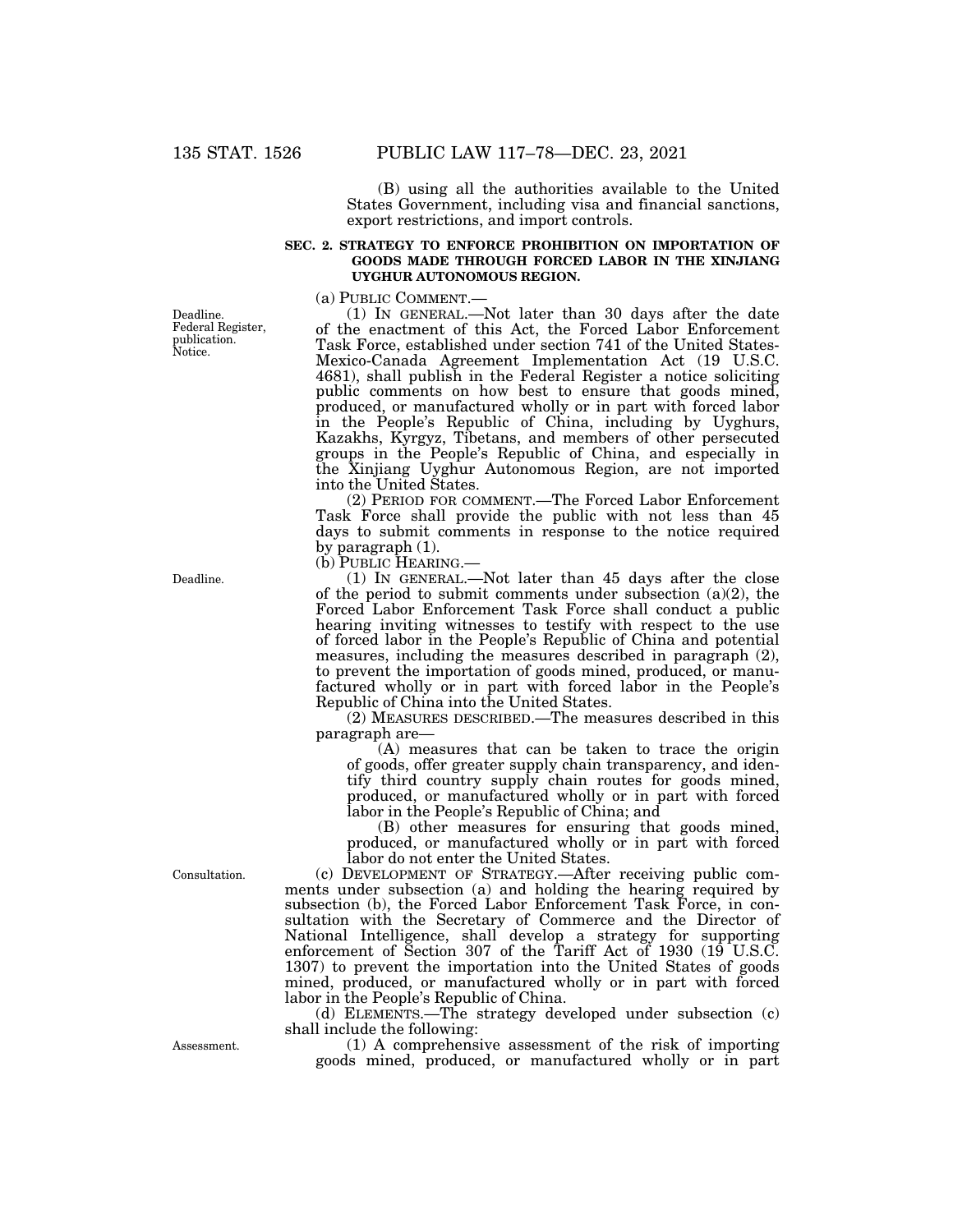with forced labor in the People's Republic of China, including from the Xinjiang Uyghur Autonomous Region or made by Uyghurs, Kazakhs, Kyrgyz, Tibetans, or members of other persecuted groups in any other part of the People's Republic of China, that identifies, to the extent feasible—

(A) threats, including through the potential involvement in supply chains of entities that may use forced labor, that could lead to the importation into the United States from the People's Republic of China, including through third countries, of goods mined, produced, or manufactured wholly or in part with forced labor; and

(B) what procedures can be implemented or improved to reduce such threats.

(2) A comprehensive description and evaluation—

(A) of ''pairing assistance'' and ''poverty alleviation'' or any other government labor scheme that includes the forced labor of Uyghurs, Kazakhs, Kyrgyz, Tibetans, or members of other persecuted groups outside of the Xinjiang Uyghur Autonomous Region or similar programs of the People's Republic of China in which work or services are extracted from Uyghurs, Kazakhs, Kyrgyz, Tibetans, or members of other persecuted groups through the threat of penalty or for which the Uyghurs, Kazakhs, Kyrgyz, Tibetans, or members of other persecuted groups have not offered themselves voluntarily; and

(B) that includes—

(i) a list of entities in the Xinjiang Uyghur Autonomous Region that mine, produce, or manufacture wholly or in part any goods, wares, articles and merchandise with forced labor;

(ii) a list of entities working with the government of the Xinjiang Uyghur Autonomous Region to recruit, transport, transfer, harbor or receive forced labor or Uyghurs, Kazakhs, Kyrgyz, or members of other persecuted groups out of the Xinjiang Uyghur Autonomous Region;

(iii) a list of products mined, produced, or manufactured wholly or in part by entities on the list required by clause (i) or (ii);

(iv) a list of entities that exported products described in clause (iii) from the People's Republic of China into the United States;

(v) a list of facilities and entities, including the Xinjiang Production and Construction Corps, that source material from the Xinjiang Uyghur Autonomous Region or from persons working with the government of the Xinjiang Uyghur Autonomous Region or the Xinjiang Production and Construction Corps for purposes of the ''poverty alleviation'' program or the ''pairing-assistance'' program or any other government labor scheme that uses forced labor;

(vi) a plan for identifying additional facilities and entities described in clause (v); Plan.

(vii) an enforcement plan for each such entity whose goods, wares articles, or merchandise are exported into the United States, which may include Plan.

Lists.

Evaluation.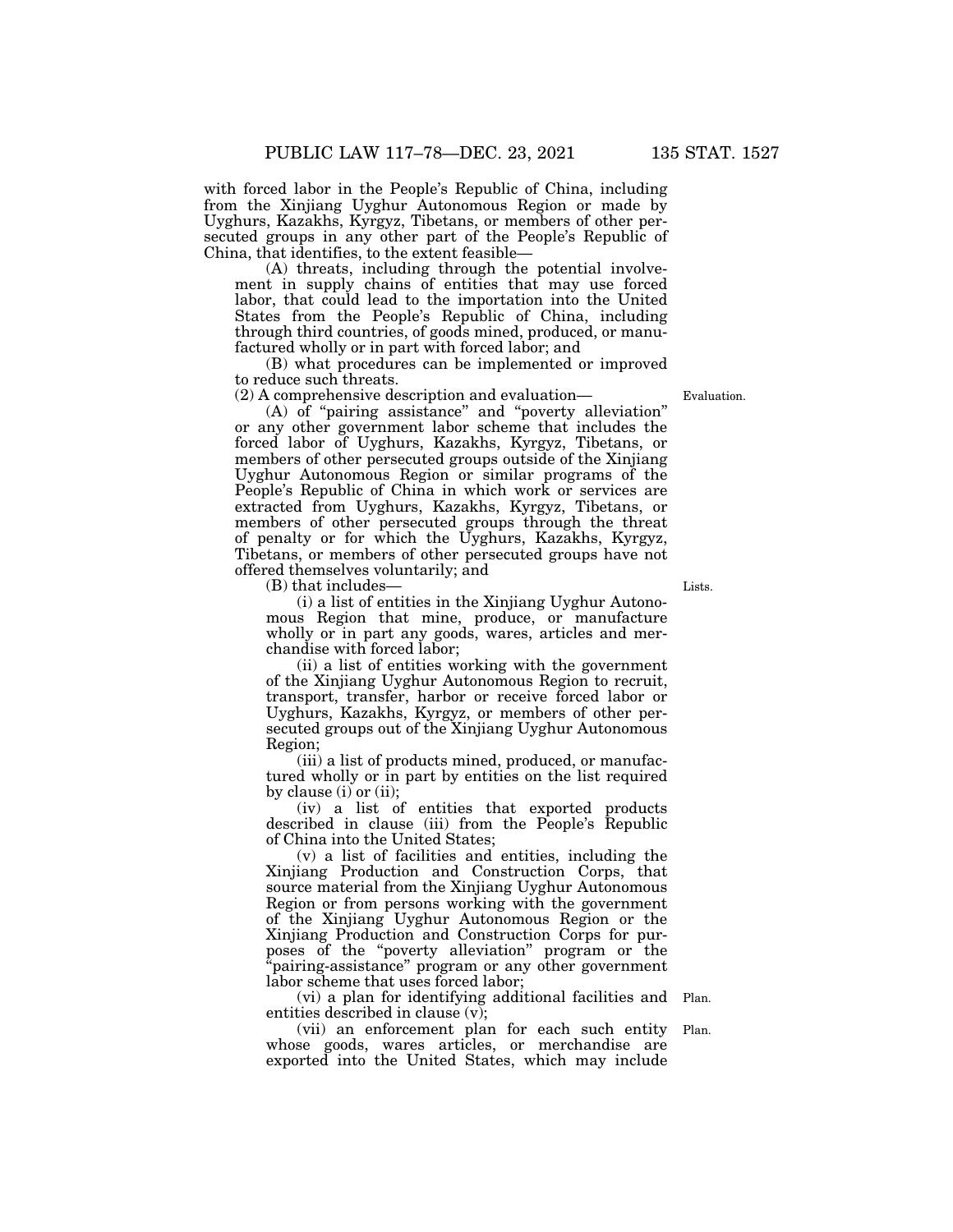issuing withhold release orders to support enforcement of section 4 with respect to the entity;

(viii) a list of high-priority sectors for enforcement, which shall include cotton, tomatoes, and polysilicon; and

(ix) an enforcement plan for each such high-priority sector.

(3) Recommendations for efforts, initiatives, and tools and technologies to be adopted to ensure that U.S. Customs and Border Protection can accurately identify and trace goods made in the Xinjiang Uyghur Autonomous Region entering at any of the ports of the United States.

(4) A description of how U.S. Customs and Border Protection plans to enhance its use of legal authorities and other tools to ensure that no goods are entered at any of the ports of the United States in violation of section 307 of the Tariff Act of 1930 (19 U.S.C. 1307), including through the initiation of pilot programs to test the viability of technologies to assist in the examination of such goods.

(5) A description of the additional resources necessary for U.S. Customs and Border Protection to ensure that no goods are entered at any of the ports of the United States in violation of section 307 of the Tariff Act of 1930 (19 U.S.C. 1307).

(6) Guidance to importers with respect to—

(A) due diligence, effective supply chain tracing, and supply chain management measures to ensure that such importers do not import any goods mined, produced, or manufactured wholly or in part with forced labor from the People's Republic of China, especially from the Xinjiang Uyghur Autonomous Region;

(B) the type, nature, and extent of evidence that demonstrates that goods originating in the People's Republic of China were not mined, produced, or manufactured wholly or in part in the Xinjiang Uyghur Autonomous Region; and

(C) the type, nature, and extent of evidence that demonstrates that goods originating in the People's Republic of China, including goods detained or seized pursuant to section 307 of the Tariff Act of 1930 (19 U.S.C. 1307), were not mined, produced, or manufactured wholly or in part with forced labor.

(7) A plan to coordinate and collaborate with appropriate nongovernmental organizations and private sector entities to implement and update the strategy developed under subsection  $(c)$ .

(e) SUBMISSION OF STRATEGY.—

(1) IN GENERAL.—Not later than 180 days after the date of the enactment of this Act, and annually thereafter, the Forced Labor Enforcement Task Force, in consultation with the Department of Commerce and the Director of National Intelligence, shall submit to the appropriate congressional committees a report that—

(A) in the case of the first such report, sets forth the strategy developed under subsection (c); and

(B) in the case of any subsequent such report, sets forth any updates to the strategy.

Plan.

Recommendations.

Examination.

Plan. Update.

Consultation. Reports.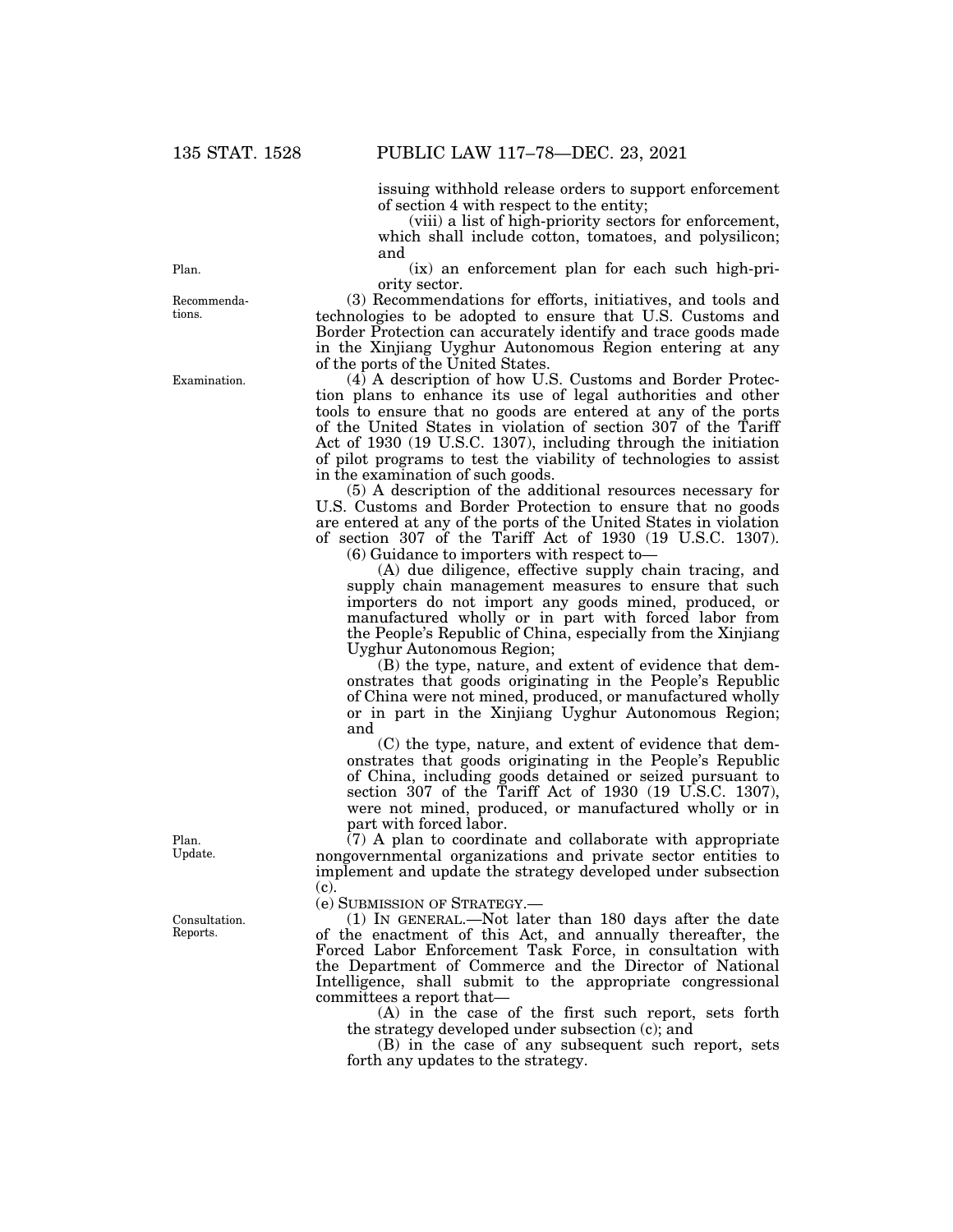(2) UPDATES OF CERTAIN MATTERS.—Not less frequently Deadline. than annually after the submission under paragraph  $(1)(A)$ of the strategy developed under subsection (c), the Forced Labor Enforcement Task Force shall submit to the appropriate congressional committees updates to the strategy with respect to the matters described in clauses (i) through (ix) of subsection  $(d)(2)(B)$ .

(3) FORM OF REPORT.—Each report required by paragraph (1) shall be submitted in unclassified form, but may include a classified annex, if necessary.

(4) PUBLIC AVAILABILITY.—The unclassified portion of each report required by paragraph (1) shall be made available to the public.

(f) RULE OF CONSTRUCTION.—Nothing in this section may be construed to limit the application of regulations in effect on or measures taken before the date of the enactment of this Act to prevent the importation of goods mined, produced, or manufactured wholly or in part with forced labor into the United States, including withhold release orders issued before such date of enactment.

#### **SEC. 3. REBUTTABLE PRESUMPTION THAT IMPORT PROHIBITION APPLIES TO GOODS MINED, PRODUCED, OR MANUFACTURED IN THE XINJIANG UYGHUR AUTONOMOUS REGION OR BY CERTAIN ENTITIES.**

(a) IN GENERAL.—The Commissioner of U.S. Customs and Border Protection shall, except as provided by subsection (b), apply a presumption that, with respect to any goods, wares, articles, and merchandise mined, produced, or manufactured wholly or in part in the Xinjiang Uyghur Autonomous Region of the People's Republic of China or produced by an entity on a list required by clause (i), (ii), (iv) or  $\overline{(v)}$  of section 2(d)(2)(B)—

(1) the importation of such goods, wares, articles, and merchandise is prohibited under section 307 of the Tariff Act of 1930 (19 U.S.C. 1307); and

(2) such goods, wares, articles, and merchandise are not entitled to entry at any of the ports of the United States. (b) EXCEPTIONS.—The Commissioner shall apply the presump-Determination.

tion under subsection (a) unless the Commissioner determines— (1) that the importer of record has—

> (A) fully complied with the guidance described in section 2(d)(6) and any regulations issued to implement that guidance; and

> (B) completely and substantively responded to all inquiries for information submitted by the Commissioner to ascertain whether the goods were mined, produced, or manufactured wholly or in part with forced labor; and (2) by clear and convincing evidence, that the good, ware,

article, or merchandise was not mined, produced, or manufactured wholly or in part by forced labor.

(c) REPORT REQUIRED.—The Commissioner shall submit to the appropriate congressional committees and make available to the public, not later than 30 days after making a determination of an exception under subsection (b), a report identifying the good and the evidence considered under subsection (b).

(d) REGULATIONS.—The Commissioner may prescribe regulations—

Public information.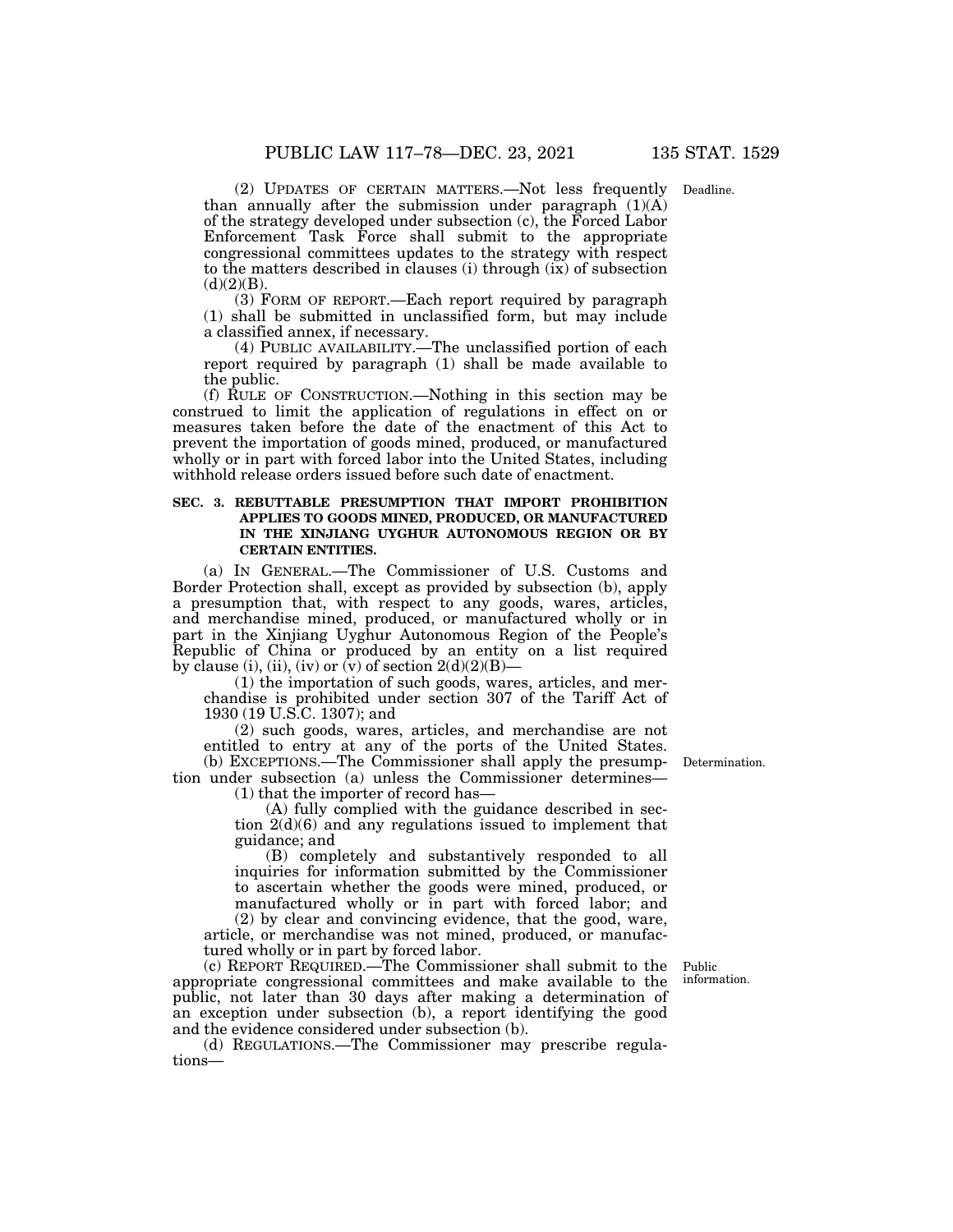or

(1) to implement paragraphs (1) and (2) of subsection (b);

(2) to amend any other regulations relating to withhold release orders in order to implement this section.

(a) IN GENERAL.—Not later than 90 days after the date of the enactment of this Act, the Secretary of State, in coordination with the heads of other appropriate Federal departments and agencies, shall submit to the appropriate congressional committees a

(e) EFFECTIVE DATE.—This section takes effect on the date that is 180 days after the date of the enactment of this Act.

#### **SEC. 4. DIPLOMATIC STRATEGY TO ADDRESS FORCED LABOR IN THE XINJIANG UYGHUR AUTONOMOUS REGION.**

Coordination. Reports.

Plans.

Consultations. Plans.

List.

report that contains a United States strategy to promote initiatives to enhance international awareness of and to address forced labor in the Xinjiang Uyghur Autonomous Region of the People's Republic of China. (b) MATTERS TO BE INCLUDED.—The strategy required by subsection (a) shall include—

(1) a plan to enhance bilateral and multilateral coordination, including sustained engagement with the governments of United States partners and allies, to end forced labor of Uyghurs, Kazakhs, Kyrgyz, Tibetans, and members of other persecuted groups in the Xinjiang Uyghur Autonomous Region;

(2) a description of public affairs, public diplomacy, and counter-messaging efforts to promote awareness of the human rights situation, including forced labor in the Xinjiang Uyghur Autonomous Region; and

(3) a plan—

(A) to coordinate and collaborate with appropriate nongovernmental organizations and private sector entities to raise awareness about goods mined, produced, or manufactured wholly or in part with forced labor in the Xinjiang Uyghur Autonomous Region; and

(B) to provide humanitarian assistance, including with respect to resettlement and advocacy for imprisoned family members, to Uyghurs, Kazakhs, Kyrgyz, Tibetans, and members of other persecuted groups, including members of such groups formerly detained in mass internment camps in the Xinjiang Uyghur Autonomous Region.

(c) ADDITIONAL MATTERS TO BE INCLUDED.—The Secretary shall include in the report required by subsection (a), based on consultations with the Secretary of Commerce, the Secretary of Homeland Security, and the Secretary of the Treasury, the following—

(1) to the extent practicable, a list of—

(A) entities in the People's Republic of China or affiliates of such entities that use or benefit from forced labor in the Xinjiang Uyghur Autonomous Region; and

(B) Foreign persons that acted as agents of the entities or affiliates of entities described in subparagraph (A) to import goods into the United States.

(2) A plan for working with private sector entities seeking to conduct supply chain due diligence to prevent the importation of goods mined, produced, or manufactured wholly or in part with forced labor into the United States.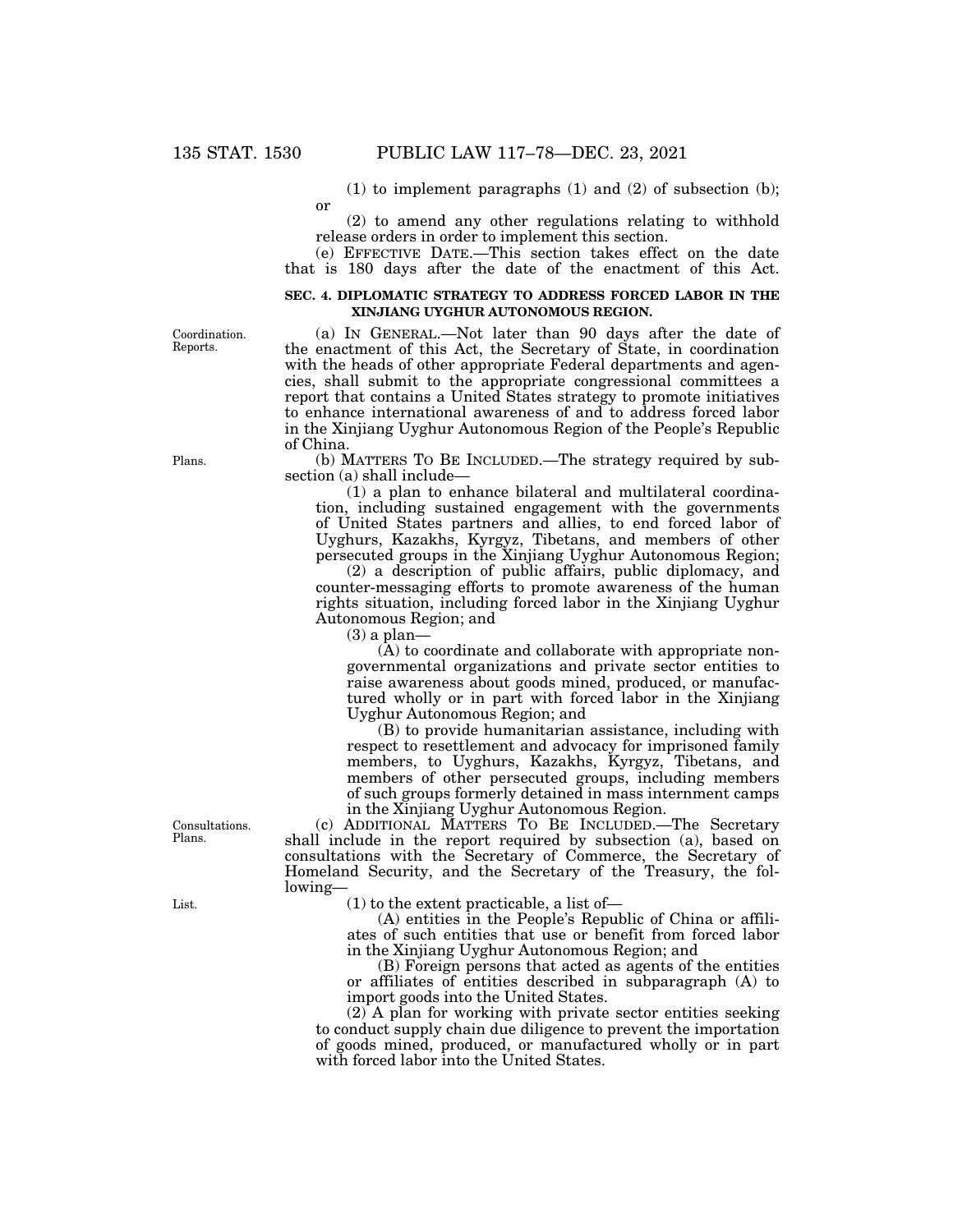(3) A plan of actions taken by the United States Government to address forced labor in the Xinjiang Uyghur Autonomous Region under existing authorities, including—

(A) the Trafficking Victims Protection Act of 2000 (Public Law 106–386; 22 U.S.C. 7101 et seq.);

(B) the Elie Wiesel Genocide and Atrocities Prevention Act of 2018 (Public Law 115–441; 22 U.S.C. 2656 note); and

(C) the Global Magnitsky Human Rights Accountability Act (22 U.S.C. 2656 note).

(d) FORM.—The report required by subsection (a) shall be submitted in unclassified form, but may include a classified annex, if necessary.

(e) UPDATES.—The Secretary of State may include any updates to the strategy required by subsection (a) in the annual Trafficking in Persons report required by section 110(b) of the Trafficking Victims Protection Act of 2000 (22 U.S.C. 7107(b)).

#### **SEC. 5. IMPOSITION OF SANCTIONS RELATING TO FORCED LABOR IN THE XINJIANG UYGHUR AUTONOMOUS REGION.**

(a) IN GENERAL.—Section  $6(a)(1)$  of the Uyghur Human Rights Policy Act of 2020 (Public Law 116–145; 22 U.S.C. 6901 note) is amended by adding at the end the following:

''(F) Serious human rights abuses in connection with forced labor.''.

(b) EFFECTIVE DATE; APPLICABILITY.—The amendment made by subsection (a)—

(1) takes effect on the date of the enactment of this Act; and

(2) applies with respect to the first report required by section  $6(a)(1)$  of the Uyghur Human Rights Policy Act of 2020 submitted after such date of enactment.<br>(c) TRANSITION RULE.—

 $(1)$  INTERIM REPORT.—Not later than 180 days after the date of the enactment of this Act, the President shall submit to the committees specified in section  $6(a)(1)$  of the Uyghur Human Rights Policy Act of 2020 a report that identifies each foreign person, including any official of the Government of the People's Republic of China, that the President determines is responsible for serious human rights abuses in connection with forced labor with respect to Uyghurs, Kazakhs, Kyrgyz, or members of other persecuted groups, or other persons in the Xinjiang Uyghur Autonomous Region.

(2) IMPOSITION OF SANCTIONS.—The President shall impose sanctions under subsection (c) of section 6 of the Uyghur Human Rights Policy Act of 2020 with respect to each foreign person identified in the report required by paragraph (1), subject to the provisions of subsections  $(d)$ ,  $(e)$ ,  $(f)$ , and  $(g)$  of that section.

## **SEC. 6. SUNSET.**

Sections 3, 4, and 5 shall cease to have effect on the earlier of—

(1) the date that is 8 years after the date of the enactment of this Act; or

(2) the date on which the President submits to the appropriate congressional committees a determination that the Government of the People's Republic of China has ended mass internment, forced labor, and any other gross violations of

President. Determination.

Determination. President.